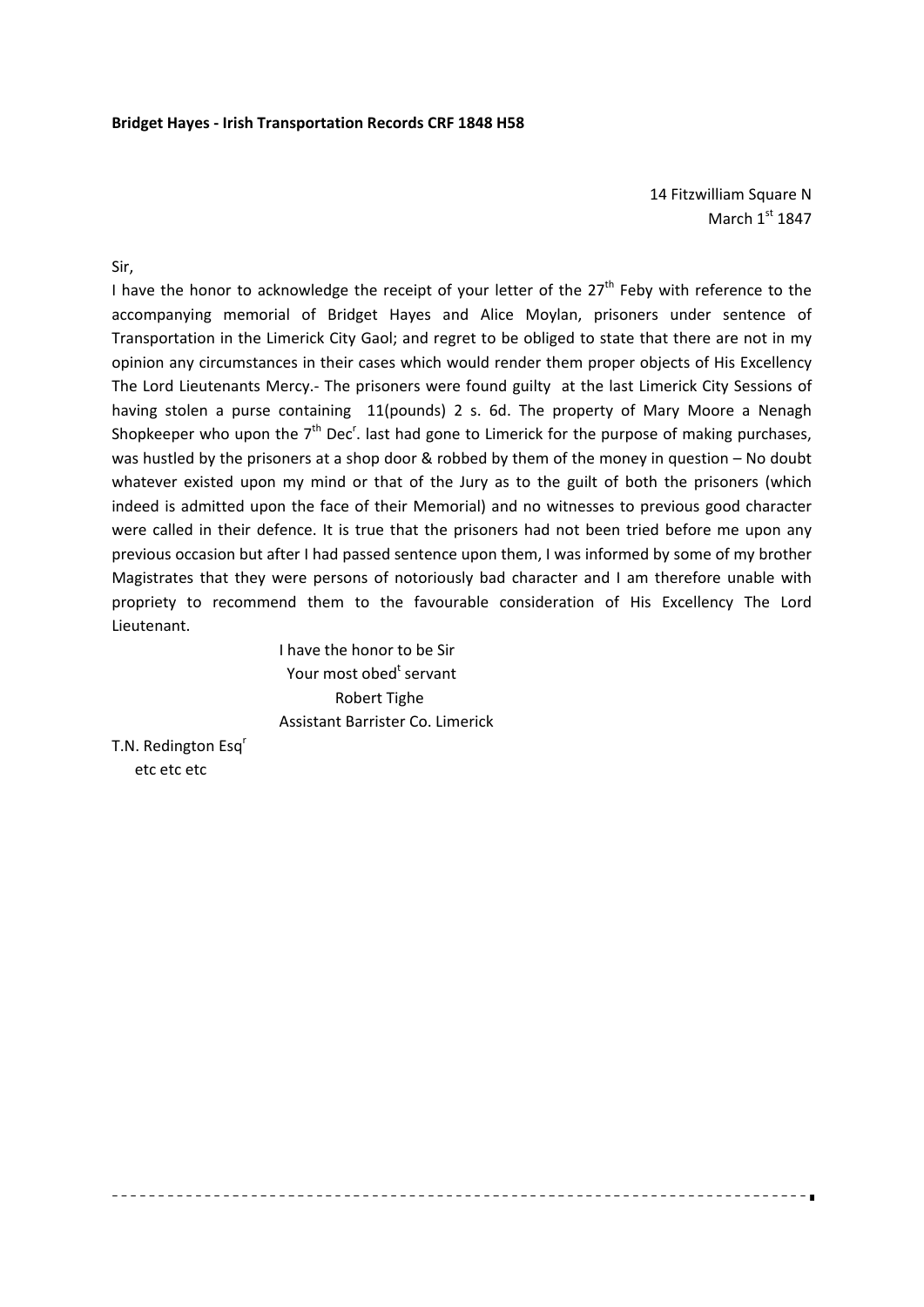To His Excellency The Lord Lieutenant of Ireland

The Memorial of Bridget Hayes And Alice Moylan of John Street in the City of Limerick [.....]

That Memorialists Daughters, Bridget Hayes, a Girl of the age of nineteen years and Alice Moylan, a Girl of eighteen years of age were tried before Robert Tighe Esquire Assistant Barrister of the County of Limerick, at Limerick at the last Quarter Sessions for the City of Limerick for Picking the pocket of a Mrs Moore of Nenagh of a sum of Eleven pounds or thereabouts, and found guilty of that offence, and sentenced to be transported for seven years.

That the said Bridget Hayes and Alice Moylan was never before accused of any crime, and that the offence of which they were found Guilty were the first offence.

That the Witnesss who prosecuted the said Bridget Hayes and Alice Moylan, besides the said Mrs Moore, were Margaret Lahiff and Mary Henston, two persons of notorious bad characters in the City of Limerick.

That the said offence being the first offence of Bridget Hayes and Alice Moylan Memorialists hopes that your Excellency .......

 *Blackened film – 2 lines*

And Your Memorialists are duty bound will ever pray Bridget Hayes her mark x

H 4 1847

Bridget Hayes and Alice Moylan Picking Pockets 7 years

\*\*\*\*\*\*\*\*\*

Asst Barrister's report Annexed which is  $[......]$  1<sup>st</sup> March

Let the Law take its course B AB inf $^{\sf d}$   $[....]$ W? Hickey d<sup>o</sup> Gaoler d<sup>o</sup> 4/3 AWD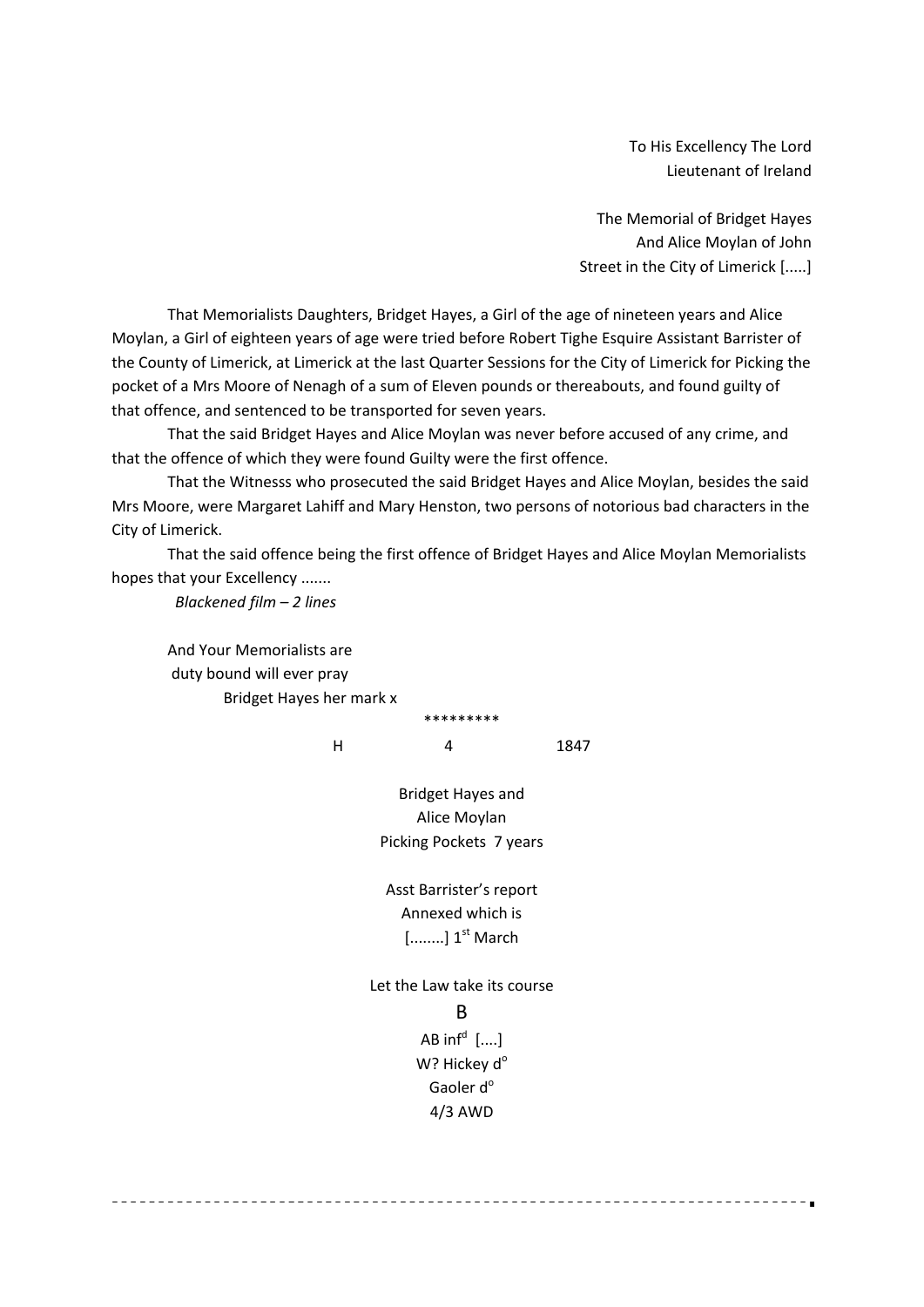Sir,

I have the honor to acknowledge the receipt of your letter with reference to the case of Bridget Hayes & regret to state that there are no circumstances in the prisoners case to render her a proper object of mercy – She was a woman of notorious character in fact both a thief & prostitute and for example's sake the Quarter Sessions Bench felt it to be their duty to sentence her to Transportation I cannot therefore with propriety recommend the prisoner to the favourable intersession of His Excellency The Lord Lieutenant.

 I have the honor to be Sir Your most obed<sup>t</sup> Serv<sup>t</sup> Robert Tighe Assistant Barrister  $C<sup>0</sup>$  Limerick

her and the control of the control of the control of the control of the control of the control of the control o

J.N.Redington Esq<sup>r</sup> etc etc etc

\*\*\*\*\*\*\*\*\*

To His Excellency *Written up top on side*  The Earl of Clarindon **The Earl of Claring Claring** W Lord Lieutenant of Ireland Dec 22/48

etc etc etc [......]

The Humble Petition of Bridget Hayes, Prisoner in the City of Limerick Gaol

Sheweth

That Your Excellency's Petitioner at last General Quarter Sessions (October 1848) before the Right Worshipful Robert Tighe Esq<sup>re</sup> Ass<sup>t</sup> Barrister, was accused of a Larceny to which she pleaded Guilty and was sentenced to 7 years Transportation. Petitioner begs to inform Your Excellency that she spent the last seven years in the Limerick Union Workhouse – and where she would have remained since but that she was seduced by a young man to leave it but who soon cast her off – when she was obliged to keep herself from starving to pursue a wicked life for a few weeks. the crime to which she pleaded Guilty being her offence and the first time of her being in Prison at this early period of life being only 19 years of Age. she might become a useful member of Society if pardoned by Your Excellency as the Roman Catholic Chaplain to the Gaol has promised to take her into the Magdalen Asylum she therefore hopes Your Excellency will take her case into your consideration and order her to be given up to the clergyman to be placed in the Asylum, Your Excellency is refered to the Inspector, Chaplain & Governor of the Gaol as to her behaviour while in prison.

Your Excellency's compliance with Petitioner's prayer she will be in Duty bound to ever pray etc

 Bridget x Hayes City Gaol **City Gaol** 23rd December 1848